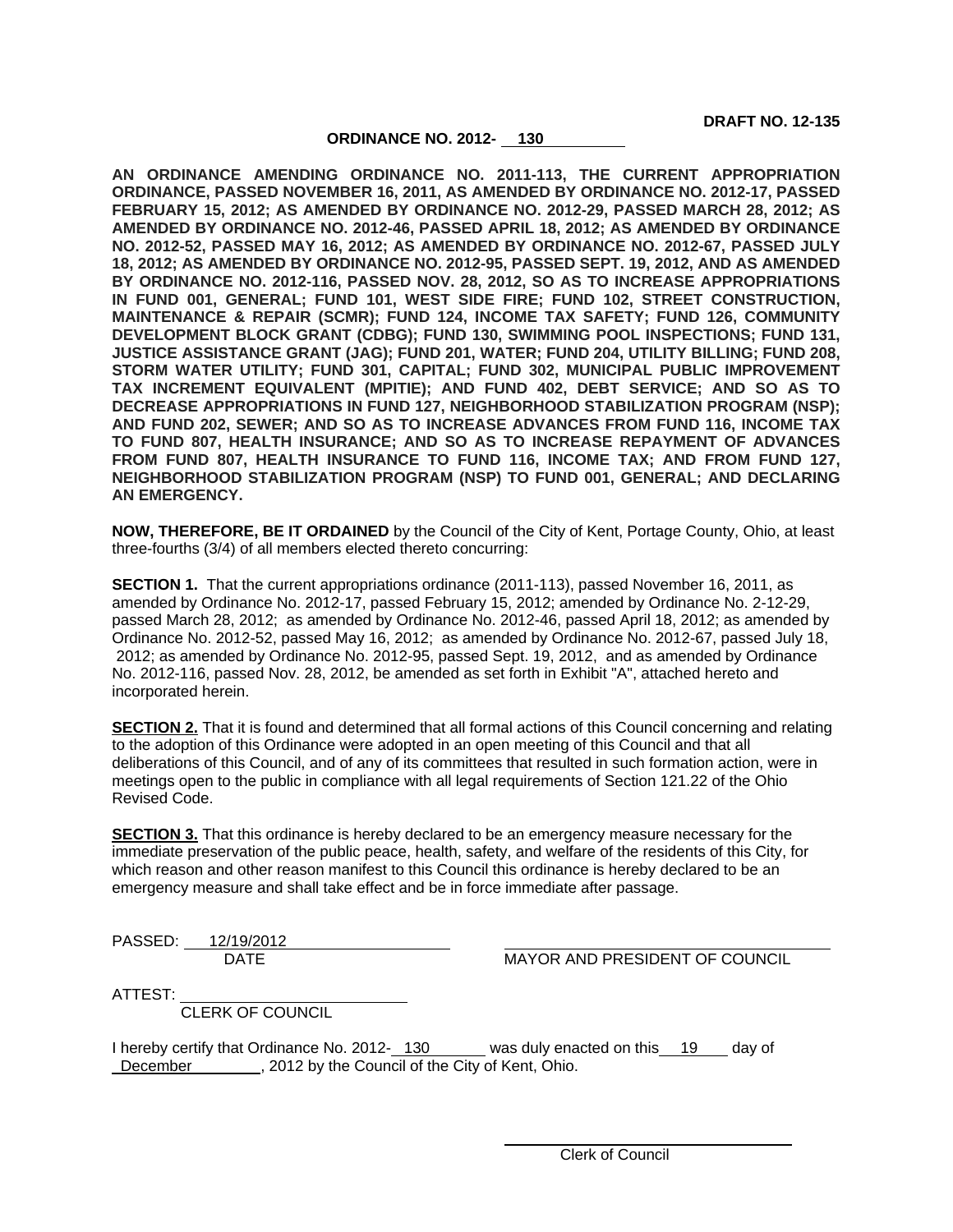## 2012 AMENDED APPROPRIATIONS

| Fund - Department/Division<br>General Fund (001) |                                                           | Personnel &<br><b>Benefits</b> | Other than<br>Personnel<br>& Benefits | <b>Capital</b> | Reserve/<br><b>Debt Service</b> | Contingency | Department<br>Total   |
|--------------------------------------------------|-----------------------------------------------------------|--------------------------------|---------------------------------------|----------------|---------------------------------|-------------|-----------------------|
| <b>City Council</b>                              |                                                           | \$164,819                      | \$18,200                              |                |                                 |             | \$183,019             |
|                                                  |                                                           | \$7,752                        | \$2,250                               |                |                                 |             | \$10,002              |
| Mayor                                            |                                                           |                                |                                       |                |                                 |             | \$74,000              |
|                                                  | <b>Community Support</b>                                  |                                | \$74,000                              |                |                                 |             | \$295,961             |
| <b>City Manager</b>                              |                                                           | \$241,961                      | \$54,000                              |                |                                 |             |                       |
| Urban Renewal                                    |                                                           |                                | \$70,550                              |                |                                 |             | \$70,550              |
| <b>Human Resources</b><br>Civil Service          |                                                           | \$55,478                       | \$19,018                              |                |                                 |             | \$74,496<br>\$131,234 |
|                                                  |                                                           | \$100,534<br>\$321,653         | \$30,700                              |                |                                 |             | \$451,453             |
| Law                                              |                                                           |                                | \$129,800                             |                |                                 |             | \$301,276             |
| Budget & Finance                                 |                                                           | \$179,676                      | \$121,600                             |                |                                 |             |                       |
|                                                  | <b>Community Development</b>                              | \$434,223                      | \$225,650                             |                |                                 |             | \$659,873             |
|                                                  | Economic Development                                      | \$106,910                      | \$48,500                              |                |                                 |             | \$155,410             |
| Health                                           |                                                           | \$279,821                      | \$115,680                             |                |                                 |             | \$395,501             |
| Permit Parking                                   |                                                           |                                | \$17,100                              |                |                                 |             | \$17,100              |
| <b>Public Planting</b>                           |                                                           |                                | \$36,200                              |                |                                 |             | \$36,200              |
|                                                  | Main Street Program                                       |                                | \$42,049                              |                |                                 |             | \$42,049              |
|                                                  | Service Administration                                    | \$53,600                       | \$513,600                             | \$6,000        |                                 |             | \$573,200             |
| Shade Tree                                       |                                                           |                                | \$81,000                              | \$15,000       |                                 |             | \$96,000              |
| <b>Rental Units</b>                              |                                                           |                                | \$42,000                              |                |                                 |             | \$42,000              |
|                                                  | COAF Grant (EPA Brwnfld)                                  |                                | \$0                                   |                |                                 |             | \$0                   |
| Building                                         |                                                           | \$219,325                      | \$67,500                              |                |                                 |             | \$286,825             |
| Land banking                                     |                                                           |                                | \$120,000                             |                |                                 |             | \$120,000             |
| Engineering                                      |                                                           | \$171,177                      | \$114,650                             |                |                                 |             | \$285,827             |
| <b>Safety Director</b>                           |                                                           | \$135,797                      | \$48,000                              |                |                                 |             | \$183,797             |
| Police                                           |                                                           | \$3,297,752                    | \$577,050                             |                |                                 |             | \$3,874,802           |
| Fire                                             |                                                           | \$1,486,269                    |                                       |                |                                 |             | \$1,486,269           |
|                                                  | Miscellaneous & Sundry                                    |                                | \$306,300                             |                |                                 |             | \$306,300             |
| Contingency                                      |                                                           |                                |                                       |                |                                 | \$90,100    | \$90,100              |
|                                                  | <b>Fund Total</b>                                         | \$7,256,747                    | \$2,875,397                           | \$21,000       | \$0                             | \$90,100    | \$10,243,244          |
| <b>West Side Fire (101)</b>                      |                                                           |                                |                                       |                |                                 |             |                       |
| Fire                                             |                                                           | \$240,398                      | \$26,000                              |                |                                 |             | \$266,398             |
|                                                  | <b>Fund Total</b>                                         | \$240,398                      | \$26,000                              | \$0            | \$0                             | \$0         | \$266,398             |
|                                                  |                                                           |                                |                                       |                |                                 |             |                       |
| Service                                          | <b>Street Construction Maintenance &amp; Repair (102)</b> | \$892,032                      | \$707,275                             |                |                                 |             | \$1,599,307           |
| Contingency                                      |                                                           |                                |                                       |                |                                 | \$25,000    | \$25,000              |
|                                                  | Fund Total                                                | \$892,032                      | \$707,275                             | \$0            | \$0                             | \$25,000    | \$1,624,307           |
| State Highway (103)                              |                                                           |                                |                                       |                |                                 |             |                       |
| Service                                          |                                                           |                                | \$60,000                              |                |                                 |             | \$60,000              |
|                                                  | <b>Fund Total</b>                                         | \$0                            | \$60,000                              | \$0            | \$0                             | \$0         | \$60,000              |
|                                                  |                                                           |                                |                                       |                |                                 |             |                       |
| Recreation (106)                                 |                                                           |                                |                                       |                |                                 |             |                       |
| Parks & Recreation                               |                                                           | \$1,034,446                    | \$563,600                             | \$1,260,717    |                                 |             | \$2,858,763           |
|                                                  | <b>Fund Total</b>                                         | \$1,034,446                    | \$563,600                             | \$1,260,717    | \$0                             | \$0         | \$2,858,763           |
| Food Service (107)                               |                                                           |                                |                                       |                |                                 |             |                       |
| Health                                           |                                                           | \$51,056                       | \$1,900                               |                |                                 |             | \$52,956              |
|                                                  | <b>Fund Total</b>                                         | \$51,056                       | \$1,900                               | \$0            | \$0                             | \$0         | \$52,956              |
|                                                  |                                                           |                                |                                       |                |                                 |             |                       |

 $\hat{\mathcal{L}}$ 

 $\sim 10^6$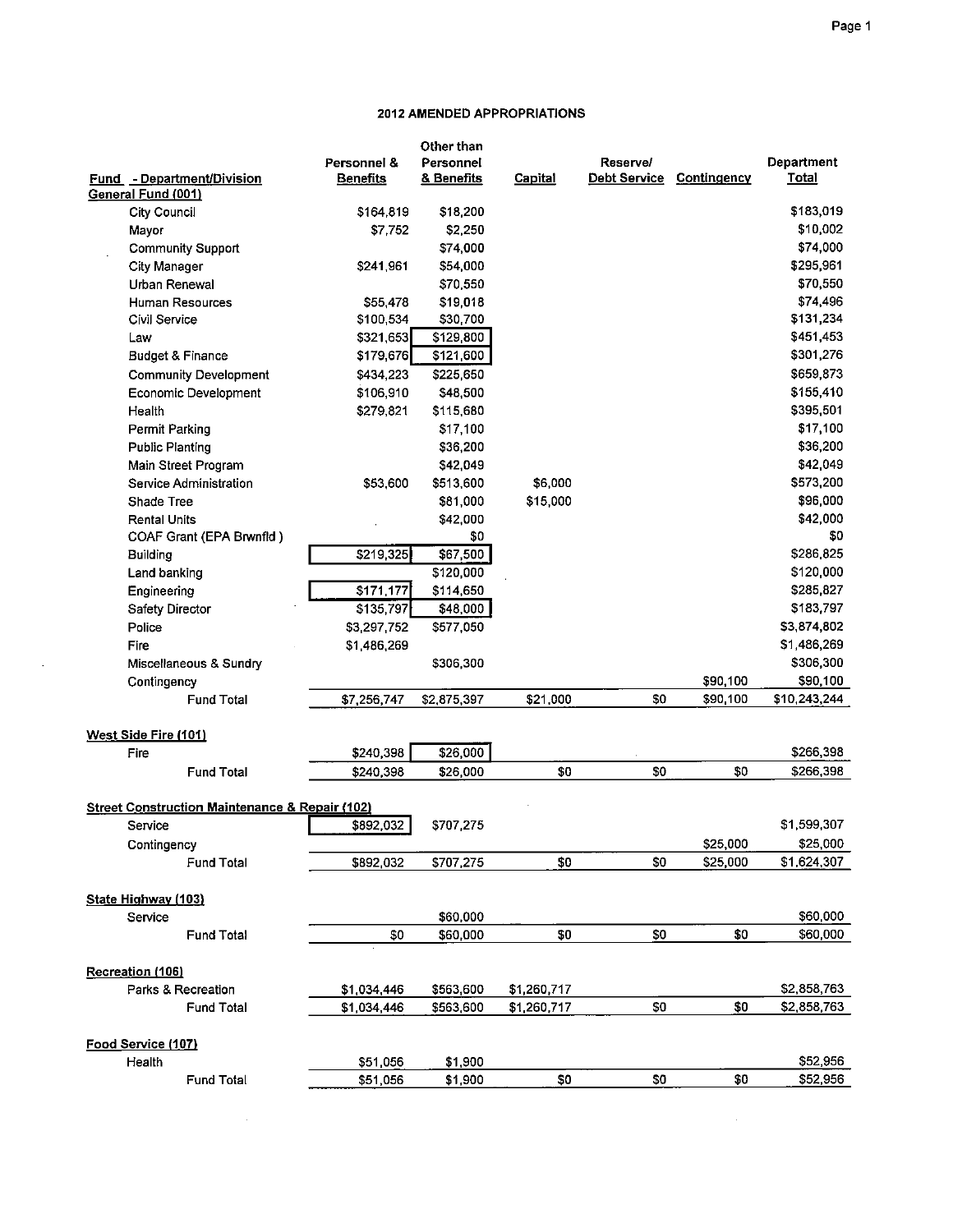$\mathcal{L}(\mathcal{L})$ 

### 2012 AMENDED APPROPRIATIONS

| <b>Fund - Department/Division</b>            |                                                | Personnel &<br><b>Benefits</b> | Other than<br>Personnel<br>& Benefits | Capital   | Reserve/<br>Debt Service Contingency |               | Department<br><b>Total</b> |
|----------------------------------------------|------------------------------------------------|--------------------------------|---------------------------------------|-----------|--------------------------------------|---------------|----------------------------|
| Income Tax (116)                             | Budget/Finance/IncTaxAdmin                     | \$248,879                      | \$346,650                             |           |                                      |               | \$595,529                  |
|                                              | Managed Reserve                                |                                |                                       |           | \$29,860                             |               | \$29,860                   |
|                                              | <b>Fund Total</b>                              | \$248,879                      | \$346,650                             | \$0       | \$29,860                             | \$0           | \$625,389                  |
|                                              |                                                |                                |                                       |           |                                      |               |                            |
| <b>Revolving Housing (120)</b><br>Health     |                                                |                                |                                       |           |                                      |               |                            |
|                                              | <b>Fund Total</b>                              | \$82,474<br>\$82,474           | \$12,500<br>\$12,500                  | \$0       | \$0                                  | \$0           | \$94,974<br>\$94,974       |
|                                              |                                                |                                |                                       |           |                                      |               |                            |
| State & Local Forfeits (121)                 |                                                |                                |                                       |           |                                      |               |                            |
| Police                                       |                                                |                                | \$7,000                               |           |                                      |               | \$7,000                    |
|                                              | <b>Fund Total</b>                              | \$0                            | \$7,000                               | \$0       | \$0                                  | \$0           | \$7,000                    |
| <b>Drug Law Enforcement (122)</b><br>Police  |                                                |                                |                                       |           |                                      |               |                            |
|                                              | <b>Fund Total</b>                              | \$0                            | \$25,000<br>\$25,000                  | \$0       | \$0                                  | \$0           | \$25,000<br>\$25,000       |
|                                              |                                                |                                |                                       |           |                                      |               |                            |
|                                              | <b>Enforcement &amp; Education (123)</b>       |                                |                                       |           |                                      |               |                            |
| Police                                       |                                                |                                | \$15,000                              |           |                                      |               | \$15,000                   |
|                                              | <b>Fund Total</b>                              | \$0                            | \$15,000                              | \$0       | \$0                                  | \$0           | \$15,000                   |
| <b>Income Tax Safety (124)</b>               |                                                |                                |                                       |           |                                      |               |                            |
| Police                                       |                                                | \$2,587,715                    |                                       |           |                                      |               | \$2,587,715                |
|                                              | <b>Fund Total</b>                              | \$2,587,715                    | \$0                                   | \$0       | \$0                                  | \$0           | \$2,587,715                |
|                                              |                                                |                                |                                       |           |                                      |               |                            |
| <b>Law Enforcement Trust (125)</b><br>Police |                                                |                                | \$15,000                              |           |                                      |               | \$15,000                   |
|                                              | <b>Fund Total</b>                              | \$0                            | \$15,000                              | \$0       | \$0                                  | \$0           | \$15,000                   |
|                                              |                                                |                                |                                       |           |                                      |               |                            |
|                                              | <b>Community Development Block Grant (126)</b> |                                |                                       |           |                                      |               |                            |
|                                              | <b>Community Development</b>                   | $\frac{1}{16.977}$             | \$378,105                             | \$90,000  |                                      |               | \$485,082                  |
|                                              | <b>Fund Total</b>                              | \$16,977                       | \$378,105                             | \$90,000  | \$0                                  | \$0           | \$485,082                  |
|                                              | <b>Neighborhood Stabilization (127)</b>        |                                |                                       |           |                                      |               |                            |
|                                              | <b>Community Development</b>                   |                                |                                       | \$74,999  |                                      |               | \$74,999                   |
|                                              | <b>Fund Total</b>                              | \$0                            | \$0                                   | \$74,999  | \$0                                  | \$0           | \$74,999                   |
|                                              |                                                |                                |                                       |           |                                      |               |                            |
| Fire & E.M.S. (128)<br>Fire                  |                                                | \$2,171,723                    | \$422,205                             | \$230,000 |                                      |               | \$2,823,928                |
|                                              | Fund Total                                     | \$2,171.723                    | \$422,205                             | \$230,000 | \$0                                  | \$0           | \$2,823,928                |
|                                              |                                                |                                |                                       |           |                                      |               |                            |
| <b>Wireless 911 (129)</b>                    |                                                |                                |                                       |           |                                      |               |                            |
| Safety                                       |                                                |                                | \$73,000                              |           |                                      |               | \$73,000                   |
|                                              | <b>Fund Total</b>                              | \$0                            | \$73,000                              | \$0       | \$0                                  | \$0           | \$73,000                   |
| Health                                       | <b>Swimming Pool Inspections (130)</b>         | \$5,438                        | \$400                                 |           |                                      |               | \$5,838                    |
|                                              | <b>Fund Total</b>                              | \$5,438                        | \$400                                 | \$0       | \$0                                  | \$0           | \$5,838                    |
|                                              |                                                |                                |                                       |           |                                      |               |                            |
| Justice Assistance Grant (131)               |                                                |                                |                                       |           |                                      |               |                            |
| Police (JAG)                                 |                                                | \$22,755                       | \$15,245                              | \$0       | \$0                                  | \$0           | \$38,000                   |
|                                              | <b>Fund Total</b>                              | \$22,755                       | \$15,245                              | \$0       | \$0                                  | \$0<br>$\sim$ | \$38,000                   |

 $\sim$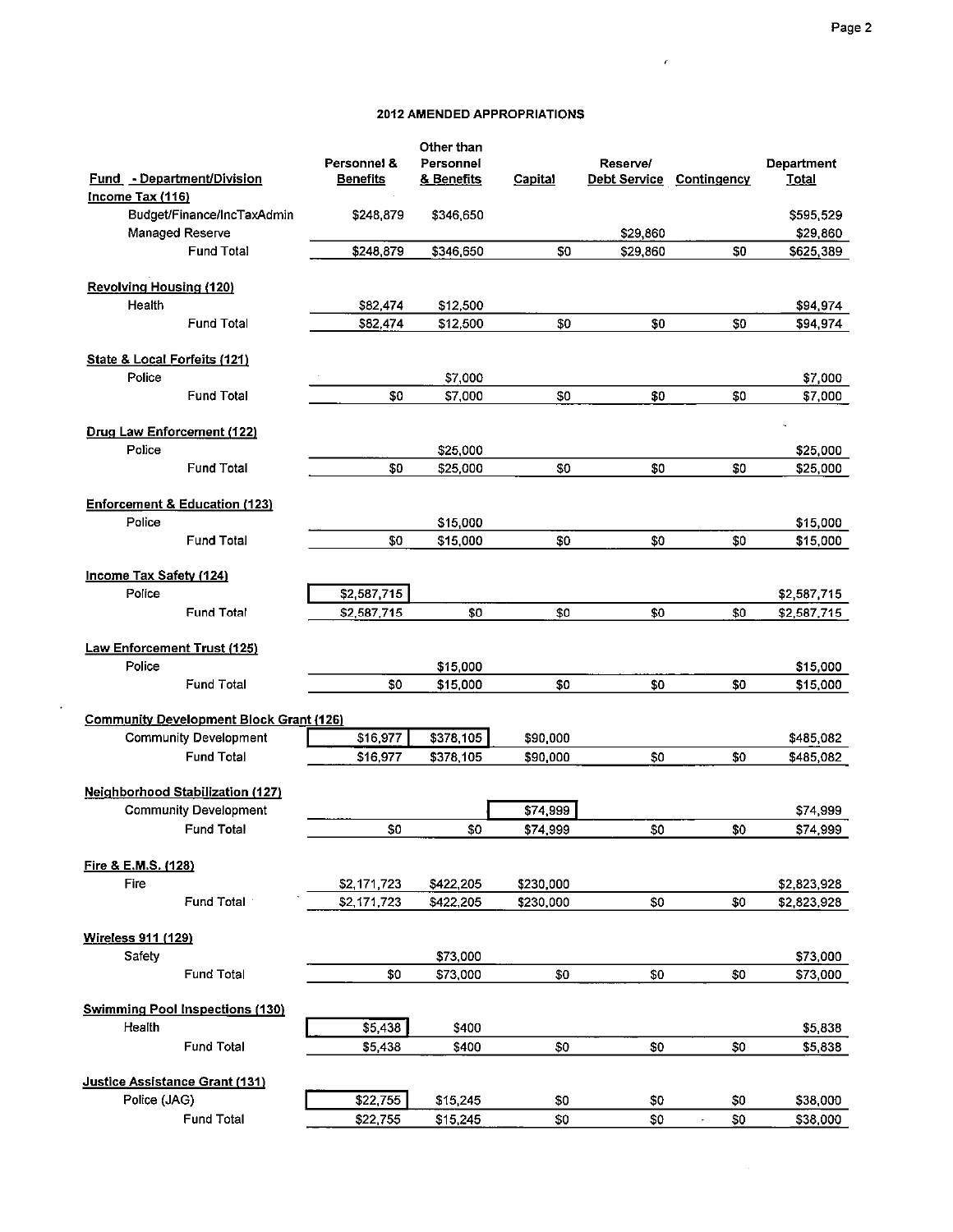# 2012 AMENDED APPROPRIATIONS

 $\sim 10$ 

| <b>Fund</b> - Department/Division            | Personnel &<br><b>Benefits</b> | Other than<br>Personnel<br>& Benefits | <b>Capital</b> | Reserve/<br><b>Debt Service</b> | Contingency | Department<br>Total |
|----------------------------------------------|--------------------------------|---------------------------------------|----------------|---------------------------------|-------------|---------------------|
| <b>Water (201)</b>                           |                                |                                       |                |                                 |             |                     |
| Service                                      | \$1,399,158                    | \$894,925                             | \$198,405      |                                 |             | \$2,492,488         |
| Service (Capital Facilities)                 |                                |                                       | \$1,079,000    |                                 |             | \$1,079,000         |
| Admin. Support                               | \$490,363                      | \$17,600                              |                |                                 |             | \$507,963           |
| Budget & Finance (Debt)                      |                                |                                       |                | \$50,960                        |             | \$50,960            |
| Contingency                                  |                                |                                       |                |                                 | \$30,000    | \$30,000            |
| <b>Fund Total</b>                            | \$1.889.521                    | \$912,525                             | \$1,277,405    | \$50,960                        | \$30,000    | \$4,160,411         |
|                                              |                                |                                       |                |                                 |             |                     |
| <b>Sewer (202)</b><br>Service                | \$1,381,525                    | \$863,870                             | \$465,517      |                                 |             | \$2,710,912         |
| Service (Capital Facilities)                 |                                |                                       | \$167,530      |                                 |             | \$167,530           |
| Health                                       | \$374,833                      | \$60,200                              | \$0            |                                 |             | \$435,033           |
| Admin. Support                               | \$490,363                      | \$14,500                              |                |                                 |             | \$504,863           |
| Budget & Finance (Debt)                      |                                |                                       |                | \$1,056,769                     |             | \$1,056,769         |
| Contingency                                  |                                |                                       |                |                                 | \$112,000   | \$112,000           |
| <b>Fund Total</b>                            | \$2,246,721                    | \$938,570                             | \$633,047      | \$1,056,769                     | \$112,000   | \$4,987,107         |
|                                              |                                |                                       |                |                                 |             |                     |
| Utility Billing (204)                        |                                |                                       |                |                                 |             |                     |
| <b>Budget &amp; Finance</b>                  |                                | \$88,925                              |                |                                 |             | \$88,925            |
| <b>Fund Total</b>                            | \$0                            | \$88,925                              | \$0            | \$0                             | \$0         | \$88,925            |
|                                              |                                |                                       |                |                                 |             |                     |
| Solid Waste (205)                            |                                |                                       |                |                                 |             |                     |
| Service                                      | \$74,016                       | \$468,350                             |                |                                 |             | \$542,366           |
| <b>Fund Total</b>                            | \$74,016                       | \$468,350                             | \$0            | \$0                             | \$0         | \$542,366           |
|                                              |                                |                                       |                |                                 |             |                     |
| <b>Storm Water Utility (208)</b>             |                                |                                       |                |                                 |             |                     |
| Service                                      | \$421,848                      | \$58,000                              | \$23,500       |                                 |             | \$503,348           |
| Service (Capital Facilities)                 |                                |                                       | \$588,080      |                                 |             | \$588,080           |
| Budget & Finance (Debt)<br><b>Fund Total</b> |                                |                                       |                | \$4,967                         |             | \$4,967             |
|                                              | \$421,848                      | \$58,000                              | \$611,580      | \$4,967                         | \$0         | \$1,096,395         |
| <b>Guaranteed Deposits (230)</b>             |                                |                                       |                |                                 |             |                     |
| <b>Budget &amp; Finance</b>                  |                                | \$1,000                               |                |                                 |             | \$1,000             |
| <b>Fund Total</b>                            | \$0                            | \$1,000                               | \$0            | \$0                             | \$0         | \$1,000             |
|                                              |                                |                                       |                |                                 |             |                     |
| <b>Capital Projects (301)</b>                |                                |                                       |                |                                 |             |                     |
| Safety                                       |                                |                                       | \$198,000      |                                 |             | \$198,000           |
| Service                                      |                                |                                       | \$174,937      |                                 |             | \$174,937           |
| Service (Capital Facilities)                 |                                |                                       | \$9,082,026    |                                 |             | \$9,082,026         |
| <b>Community Development</b>                 |                                |                                       | \$1,000        |                                 |             | \$1,000             |
| <b>Budget &amp; Finance</b>                  |                                |                                       | \$221,688      | \$2,524,308                     |             | \$2,745,996         |
| Contingency                                  |                                |                                       |                |                                 | \$25,000    | \$25,000            |
| Fund Total                                   | \$0                            | \$0                                   | \$9,677,651    | \$2,524,308                     | \$25,000    | \$12,226,959        |
| <b>Municipal Public Improvement Tax</b>      |                                |                                       |                |                                 |             |                     |
| <b>Increment Equivalent (302)</b>            |                                |                                       |                |                                 |             |                     |
| Service (Capital Facilities)                 |                                |                                       | \$2,418,895    |                                 |             | \$2,418,895         |
| Budget & Finance (Debt)                      |                                |                                       |                | \$11,009,500                    |             | \$11,009,500        |
| <b>Fund Total</b>                            | \$0                            | \$0                                   | \$2,418,895    | \$11,009,500                    | \$0         | \$13,428,395        |
| Debt Service (402)                           |                                |                                       |                |                                 |             |                     |
| Budget & Finance (Debt)                      |                                |                                       |                | \$1,525,302                     |             | \$1,525,302         |
| <b>Fund Total</b>                            | \$0                            | \$0                                   | \$0            | \$1,525,302                     | \$0         | \$1,525,302         |

 $\ddot{\phantom{0}}$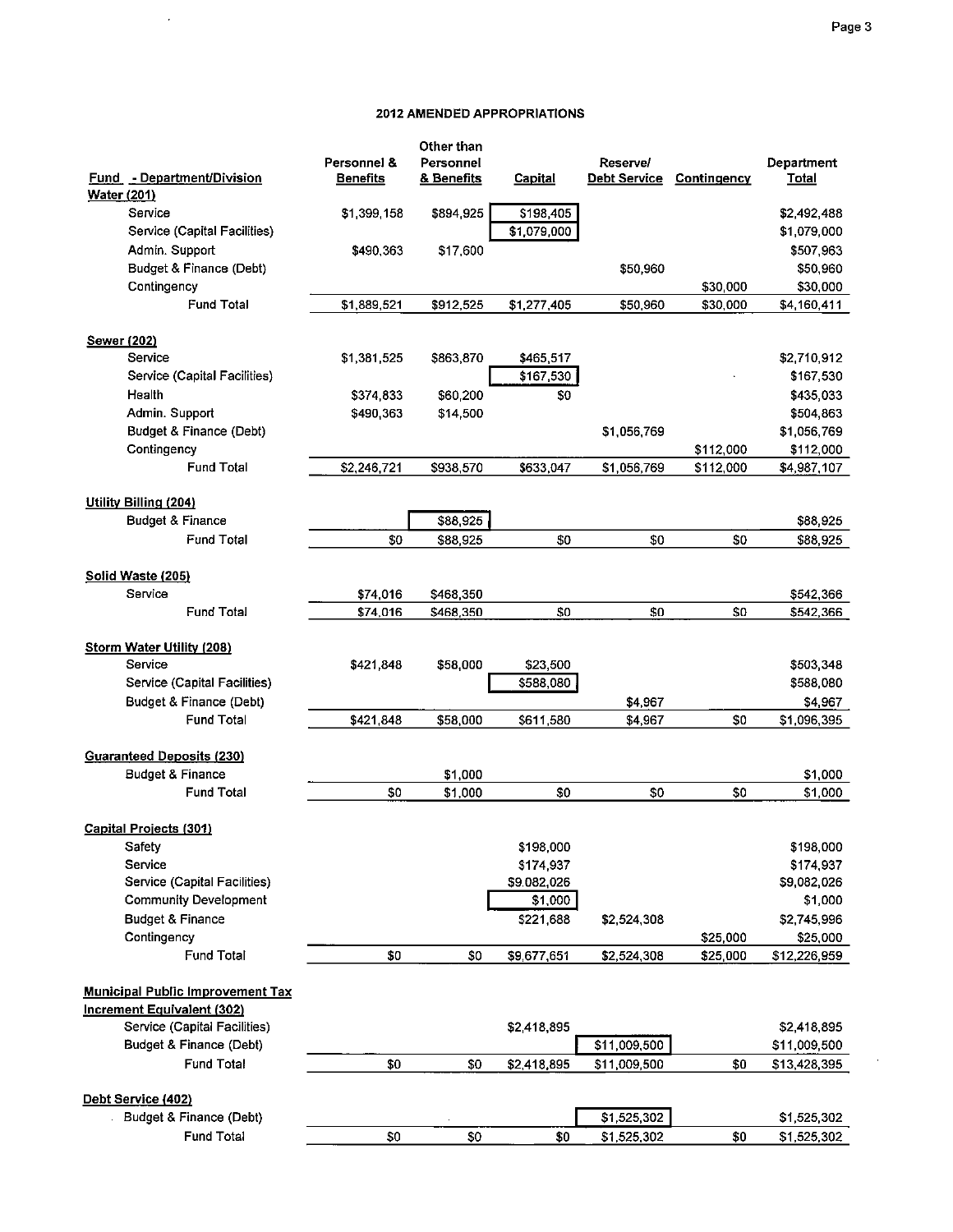### 2012 AMENDED APPROPRIATIONS

| Fund - Department/Division<br>Police Pension (802) | Personnel &<br><b>Benefits</b> | Other than<br>Personnel<br>& Benefits | Capital       | Reservel<br><b>Debt Service</b> | Contingency | Department<br>Total |
|----------------------------------------------------|--------------------------------|---------------------------------------|---------------|---------------------------------|-------------|---------------------|
| Police                                             | \$112,000                      |                                       |               |                                 |             | \$112,000           |
| <b>Fund Total</b>                                  | \$112,000                      | \$0                                   | \$0           | \$0                             | \$0         | \$112,000           |
| Fire Pension (803)                                 |                                |                                       |               |                                 |             |                     |
| Fire                                               | \$112,000                      |                                       |               |                                 |             | \$112,000           |
| <b>Fund Total</b>                                  | \$112,000                      | \$0                                   | \$0           | \$0                             | \$0         | \$112,000           |
| <b>UDAG (820)</b>                                  |                                |                                       |               |                                 |             |                     |
| <b>City Manager</b>                                |                                | \$125,000                             |               |                                 |             | \$125,000           |
| <b>Fund Total</b>                                  | \$0                            | \$125,000                             | \$0           | \$0                             | \$0         | \$125,000           |
| <b>Total Appropriations</b>                        | \$19,466,746                   | \$8,136,647                           | \$16,295,294  | \$16,201,666                    | \$282,100   | \$60,382,453        |
| <b>Original Appropriations</b>                     | \$19,224,891                   | \$7,827,753                           | \$8,424,790   | \$9,299,666                     | \$250,000   | \$45,027,100        |
| Amendment#1                                        | \$14,755                       | \$15,245                              | \$5,885,878   |                                 |             | \$5,915,878         |
| Amendment #2                                       |                                | \$130,000                             | \$1,368,042   |                                 | \$332,500   | \$1,830,542         |
| Amendment #3                                       |                                |                                       | \$228,000     |                                 | ( \$28,000) | \$200,000           |
| Amendment #4                                       | \$23,000                       | (\$22,701)                            | \$1,695,000   |                                 |             | \$1,695,299         |
| Amendment#5                                        |                                | \$15,000                              | (\$267.857)   |                                 |             | (\$252,857)         |
| Amendment #6                                       |                                | \$9.900                               | (\$1,090,500) |                                 | (\$267,400) | ( \$1,348,000)      |
| Amendment #7                                       |                                | \$38,000                              | \$117,000     |                                 | ( \$5,000)  | \$150,000           |
| Amendment #8                                       | \$204,100                      | \$123.450                             | (\$65.059)    | \$6,902,000                     |             | \$7,164,491         |
|                                                    | \$19,466,746                   | \$8,136,647                           | \$16,295,294  | \$16,201,666                    | \$282,100   | \$60,382,453        |

 $\label{eq:2.1} \frac{1}{\sqrt{2}}\left(\frac{1}{\sqrt{2}}\right)^{2} \left(\frac{1}{\sqrt{2}}\right)^{2} \left(\frac{1}{\sqrt{2}}\right)^{2} \left(\frac{1}{\sqrt{2}}\right)^{2} \left(\frac{1}{\sqrt{2}}\right)^{2} \left(\frac{1}{\sqrt{2}}\right)^{2} \left(\frac{1}{\sqrt{2}}\right)^{2} \left(\frac{1}{\sqrt{2}}\right)^{2} \left(\frac{1}{\sqrt{2}}\right)^{2} \left(\frac{1}{\sqrt{2}}\right)^{2} \left(\frac{1}{\sqrt{2}}\right)^{2} \left(\$ 

 $\mathcal{L} = \mathcal{L}_{\text{max}}$  .

 $\sim$